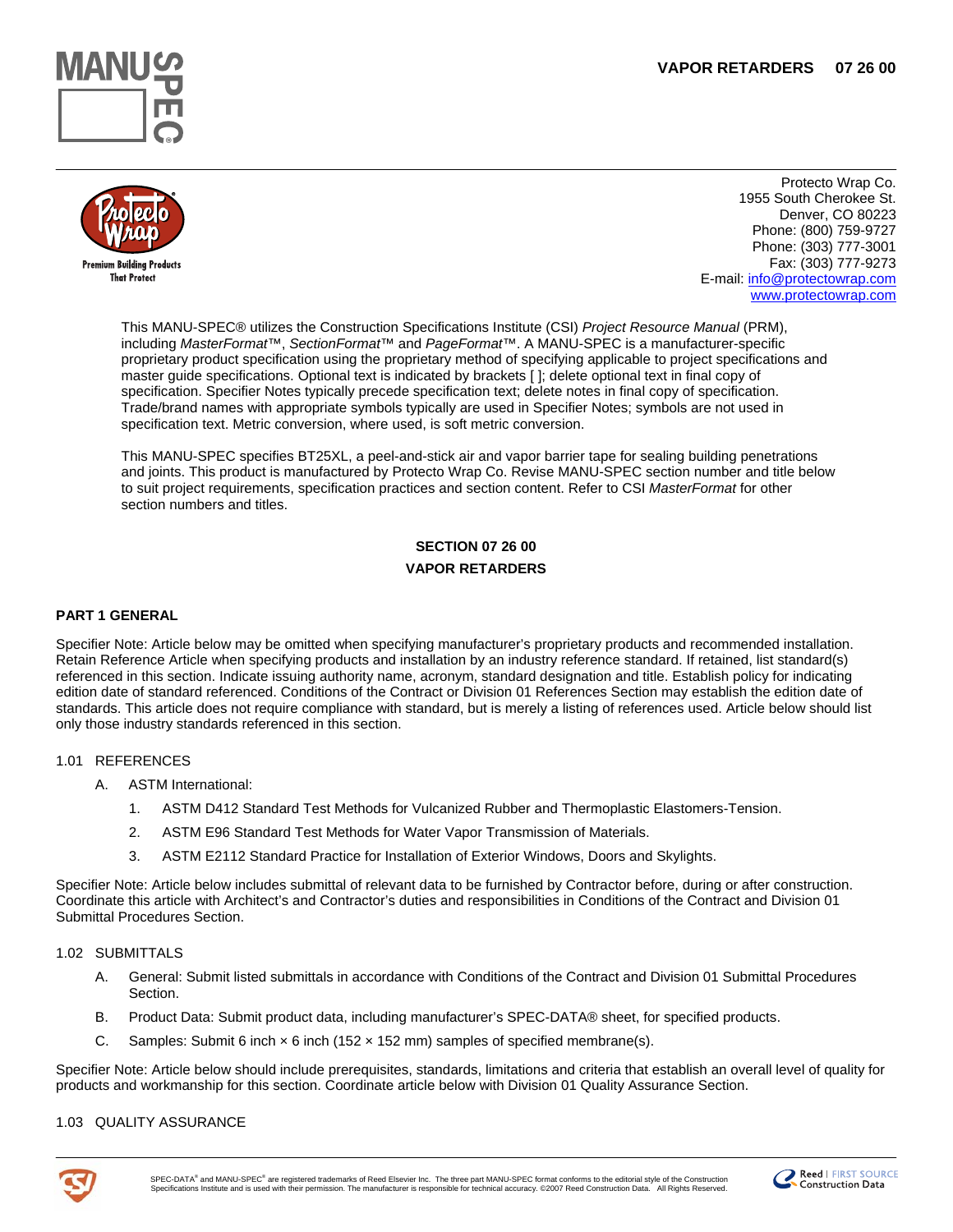## **VAPOR RETARDERS 07 26 00**



Protecto Wrap Co.

Specifier Note: Paragraph below should list obligations for compliance with specific code requirements particular to this section. General statements to comply with a particular code are typically addressed in Conditions of the Contract and Division 01 Regulatory Requirements Section. Repetitive statements should be avoided.

- A. Regulatory Requirements and Approvals: [Specify applicable requirements of regulatory agencies.].
	- 1. [Code agency name].
		- a. [Report or approval number].

Specifier Note: Article below should include special and unique requirements. Coordinate article below with Division 01 Product Requirements Section.

### 1.04 DELIVERY, STORAGE & HANDLING

- A. General: Comply with Division 01 Product Requirements Section.
- B. Delivery: Deliver materials in manufacturer's original, unopened, undamaged containers with identification labels intact.
- C. Storage and Protection:
	- 1. Store materials protected from exposure to harmful environmental conditions and at temperature and humidity conditions recommended by the manufacturer.
	- 2. Store materials in a dry space at a temperature between 50 90 degrees F (10 32 degrees C). Do not store in direct sunlight. Do not remove from box until ready for use.

### 1.05 WARRANTY

- A. Project Warranty: Refer to Conditions of the Contract for project warranty provisions.
- B. Manufacturer's Warranty: Submit, for Owner's acceptance, manufacturer's standard warranty document executed by authorized company official. Manufacturer's warranty is in addition to, and not a limitation of, other rights Owner may have under Contract Documents.
	- 1. Warranty Period: 5 years commencing on Date of Substantial Completion.

### **PART 2 PRODUCTS**

Specifier Note: Retain article below for proprietary method specification. Add product attributes, performance characteristics, material standards and descriptions as applicable. Use of such phrases as "or equal" or "or approved equal" or similar phrases may cause ambiguity in specifications. Such phrases require verification (procedural, legal and regulatory) and assignment of responsibility for determining "or equal" products.

### 2.01 AIR/VAPOR BARRIER TAPE

Specifier Note: Paragraph below is an addition to CSI *SectionFormat* and a supplement to MANU-SPEC. Retain or delete paragraph below per project requirements and specifier's practice.

- A. Manufacturer: Protecto Wrap Co.
	- 1. Contact: 1955 South Cherokee St., Denver, CO 80223; Telephone: (800) 759-9727, (303) 777-3001; Fax: (303) 777-9273; E-mail: [info@protectowrap.com;](mailto:info@protectowrap.com) website: [www.protectowrap.com.](http://www.protectowrap.com/)

Specifier Note: Edit Paragraph below to suit project requirements. If substitutions are permitted, edit text below. Add text to refer to Division 01 Project Requirements (Product Substitutions Procedures) Section.

B. Substitutions: No substitutions permitted.

### 2.02 MATERIALS

Specifier Note: Refer to manufacturer's SPEC-DATA sheet for substrates to which this membrane can be applied.

- A. BT25XL:
	- 1. Physical Properties:
		- a. Thickness: 25 mils (0.64 mm).